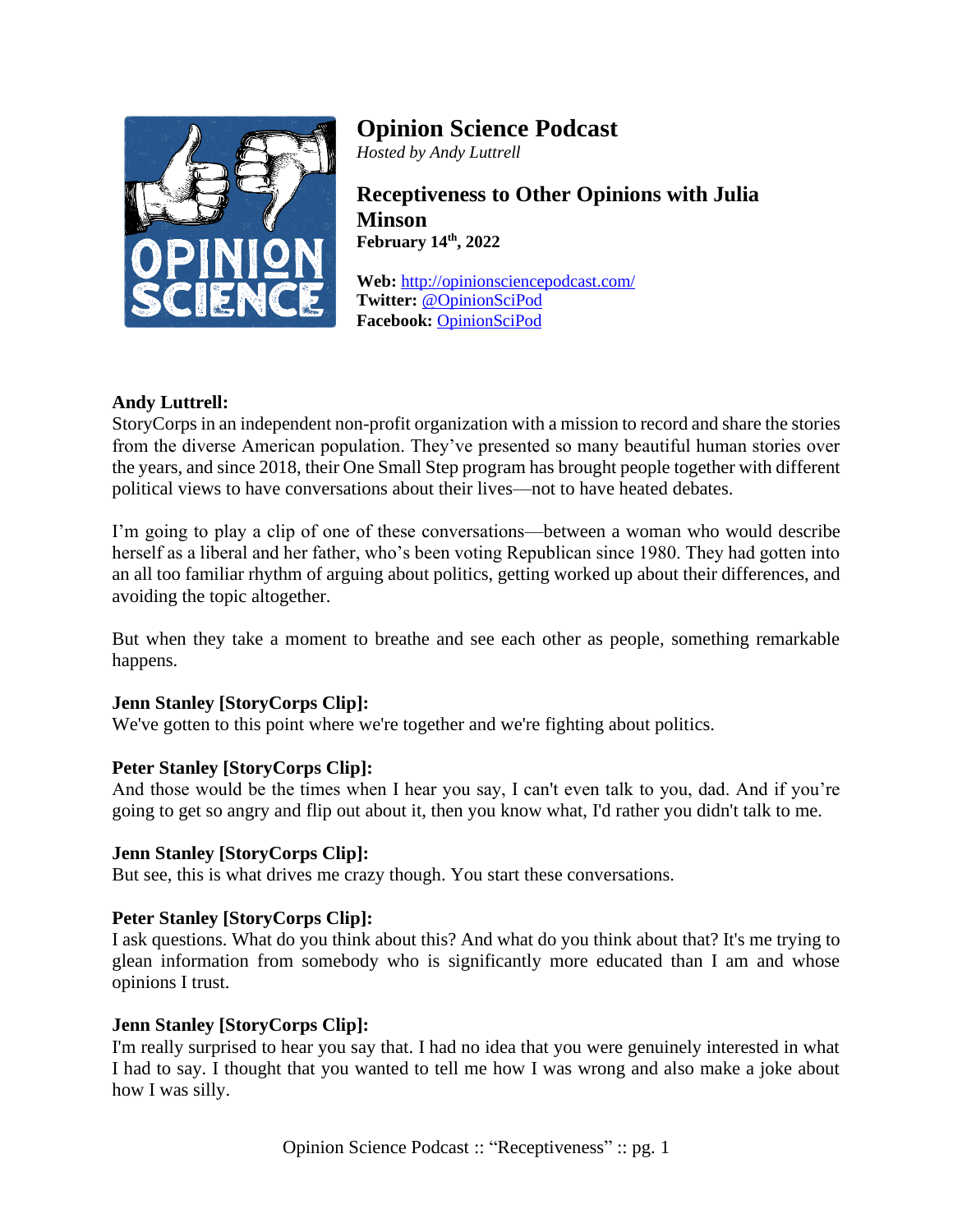## **Peter Stanley [StoryCorps Clip]:**

I would never feel that way about you. I have nothing but respect for you. I don't agree with you all the time. I don't agree with you most of the time, but that's okay. The important thing in our relationship is that you have your own beliefs and that I respect you for your beliefs. You will raise to be a sensitive caring person. And that's exactly who you are.

There are times when we'll just never see eye to eye with another person. We're locked in a standstill as far as agreeing with each other goes. But can't we still be considerate of what they have to say? Willing to hear another person out or at least compassionately tolerate the fact that we're going to have differences of opinion?

We don't need to change our minds about everything, but we can take the time to listen. And as we'll see, new research in psychology gives us a glimpse into the impact of being receptive. What happens when we approach these kinds of conversations this way, and how are we guided by our assumptions of other people's receptiveness?

You're listening to Opinion Science, the show about our opinions, where they come from, and how they change. I'm Andy Luttrell. This week I'm excited to talk to Julia Minson. She's an Associate Professor of Public Policy at the Harvard Kennedy School of government, and she's spent years trying to get to the bottom of what it means to be receptive to other people's opinions and how that drives discourse. This episode is pretty neat because you'll also get to see how messy the research process really is. Julia shares how it took a series of winding roads and false starts before she and her colleagues started to really figure out what they were dealing with.

And speaking of her colleagues, I want to give you a heads up now that at some point Julia mentions a research paper she wrote with "Zak"—that's Zak Tormala who has the fine distinction of being a past guest on this show. Go back to episode 14 to get Zak's whole deal. But stick with Julia and me here in the meantime while we sort out what it means to be receptive and even how you yourself can get better at showing that you are indeed receptive.

### **Andy Luttrell:**

So, maybe to start, one of the things that I think is interesting is that you distinguish between disagreement and attitude conflict, so when is it that disagreement becomes conflict in this approach?

### **Julia Minson:**

We really wanted to sort of revive this term that I think initially appeared in Chip Judd's work in the '70s, attitude conflict. So, I really like this idea of attitude conflict because a lot of the times when people talk about conflict, they talk about conflict over resources, really, right? Or sort of a history of past harm, right? So, normally when we think about conflict, we think about armed conflict, and then, of course, like game theorists get into it, but there's always some resource. Whereas attitude conflict, we kind of talk about it as like the resource at stake is the contents of somebody's mind.

It's not that I just disagree with you, and you believe X, and I believe Y, and I think you're wrong, but I'm sort of okay with you being wrong. This is like, "I'm not okay with you being wrong and I need to change your beliefs." And so, once I feel like your beliefs are not okay for you to hold and I need to change them, that's when we're calling it attitude conflict.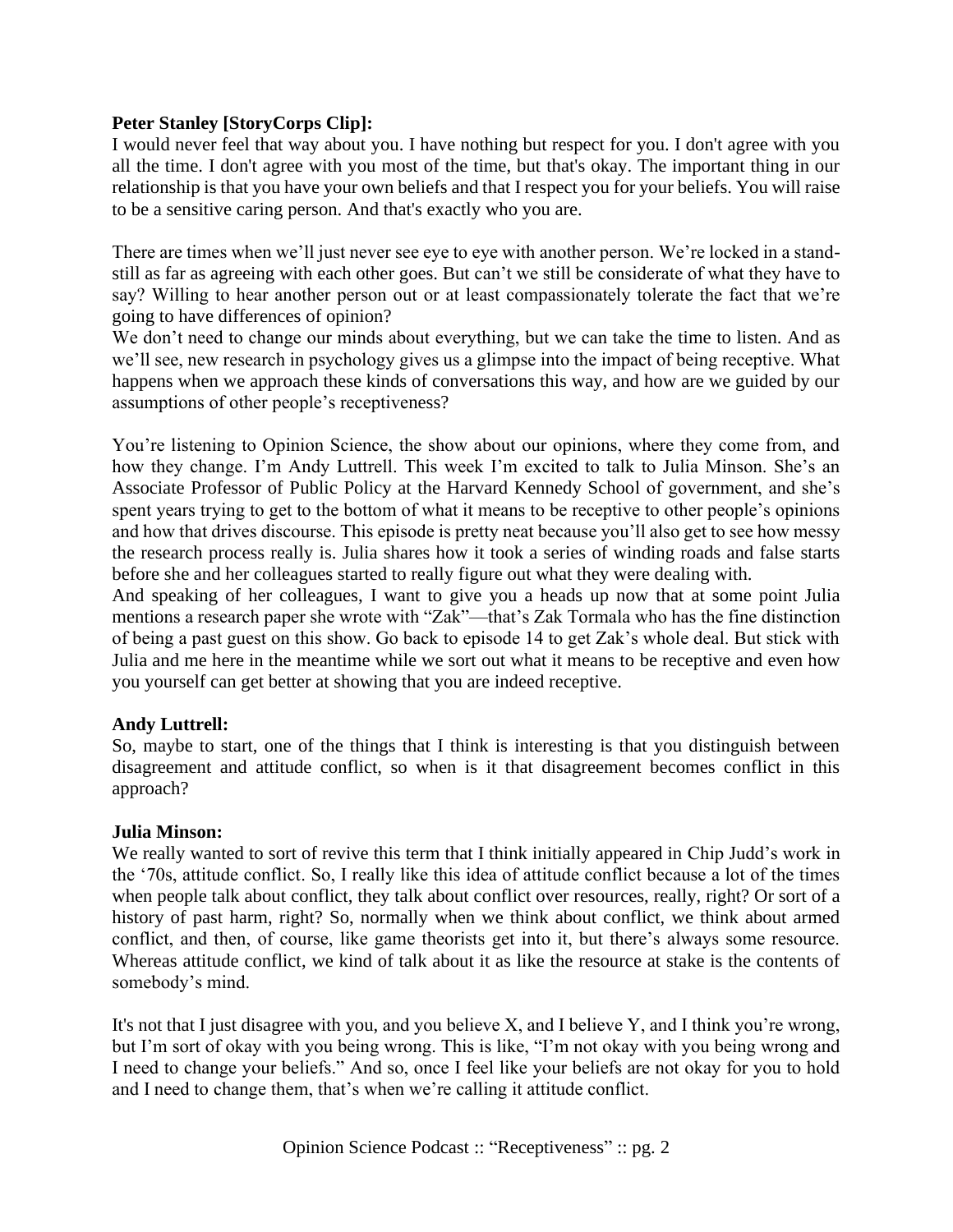## **Andy Luttrell:**

So, what is that catapults a disagreement into conflict?

#### **Julia Minson:**

Yeah, so in that paper, we kind of lay out a little model where we say, "Look, there's really three things, three factors, that turn a disagreement into attitude conflict." One that is perhaps obvious is importance, right? Sort of the consequentiality or sort of the importance of the issue to what it will impact in the world. So, for example, I'm okay disagreeing with you about flossing. I'm less okay disagreeing with you about COVID-19 vaccines. I might be right about flossing, and I might be right about vaccines, but I care much more that you agree with me about vaccines than I care whether you agree with me about flossing, right? Because the consequences are different.

But the other piece that also distinguishes flossing and vaccines is the extent to which our behavior is interrelated. So, if you don't floss, it has no impact on me, whereas if you don't get vaccinated, then it does have impact on me. So, all of a sudden your attitude impacts me, so that's sort of the second factor.

And then the third factor is something we're calling evidentiary balance, but it's essentially the idea that I feel like there's overwhelming evidence on my side of the issue. And so, to the extent that there's overwhelming evidence or I believe there's overwhelming evidence, then I'm not okay with other people believing different things. So, this is sort of the distinction between matters of taste versus matters of fact. If it's a matter of taste, then I'm like, "You know what? Nobody can possibly have any evidence. I prefer dark chocolate. You prefer milk chocolate. And I think you're nuts, but that's okay."

And then some matters of fact, people recognize that there's evidence on both sides. People say, "Well, this is really complicated. You could make an argument this way and you can make an argument that way." But to the extent that I perceive the evidence as being really unbalanced, then I'm not okay with it. So, it's those three things. It's importance, interdependence, and balance of evidence.

### **Andy Luttrell:**

Is it that all of those need to be in place? Like I am right about an important thing and the fact that you're wrong affects me? Or is it enough that just one of those is there, like it's important. Your behavior doesn't affect me. I may not be absolutely right. But because it's important, I feel like I'm in conflict with you because we disagree. Or do all three of them need to be there?

#### **Julia Minson:**

This is, to be clear for the academics listening to this, this is a theory paper. So, I welcome folks to go and test that question. My sense is that it's additive, so some people are going to get… Some people in some situations are gonna get very excited about a disagreement because the issue is important, and for others in other situations, you're gonna really require all three. But I think as you start stacking them, that's when you get to sort of like really hot attitude conflicts, right? So, you could imagine that, again, flossing, couldn't care less. Vaccines, I care more because it's important, but somebody in a different country getting vaccinated or not getting vaccinated has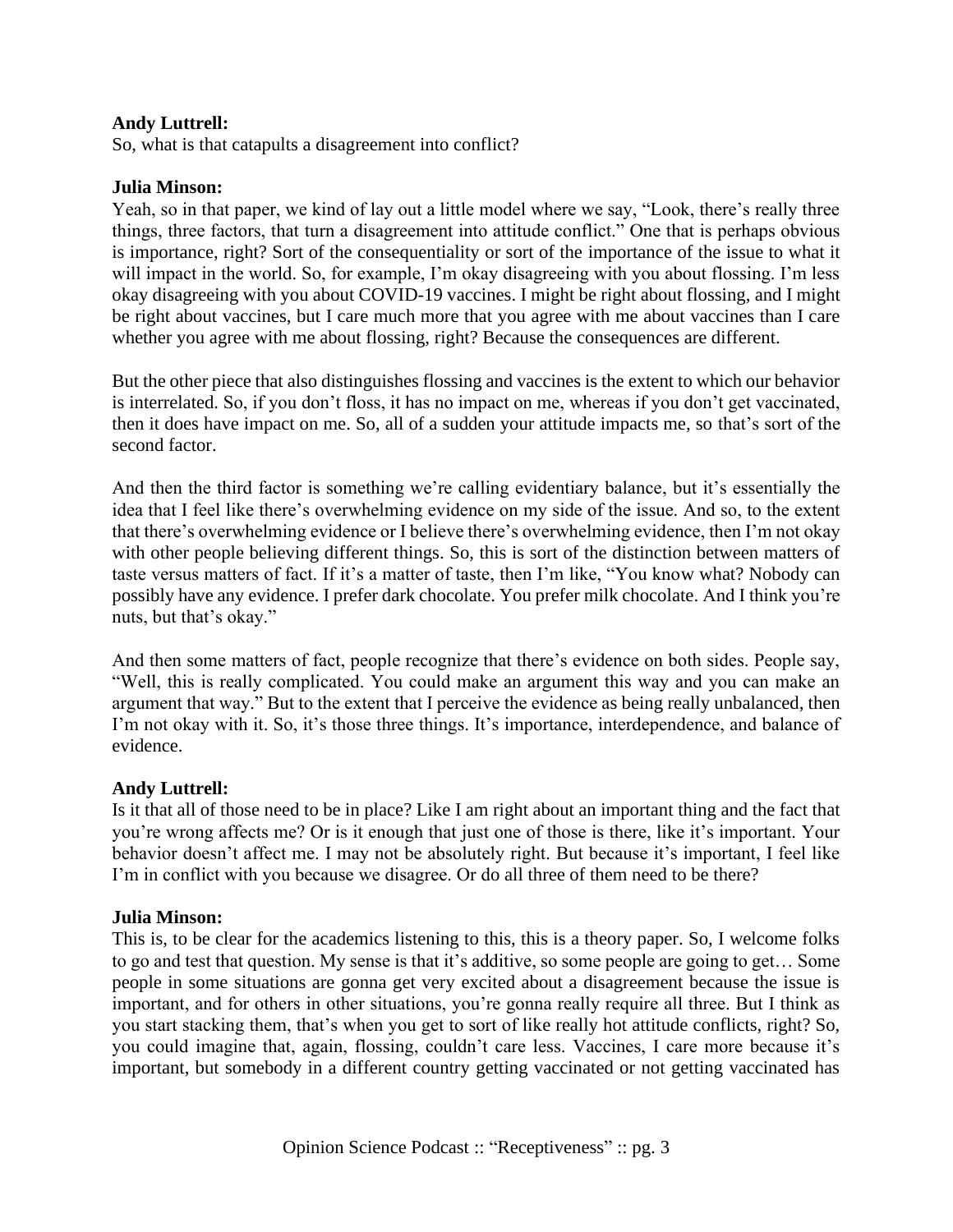absolutely no personal impact on me. You could tell some story about how it could have impact in the long term, but really it doesn't.

Whereas if I have a spouse who's an antivaxxer, then it's like we're interdependent, the issue is super important, the balance of evidence is on my side, and then I go completely crazy.

## **Andy Luttrell:**

Yeah, so this is what makes things a conflict. Again, in theory, in principle, based on what seems reasonable. But like why would we care that a disagreement becomes a conflict? What are the implications for how people do or do not talk about their opinions?

### **Julia Minson:**

Yeah. Well, you know, why do we as researchers care? Or why do we as humans care?

## **Andy Luttrell:**

Well, I guess I'm asking you as someone who goes like, "This is really worth digging into," like why? Basically, what I'm asking is like what are the consequences of this being a conflict? Why would we pay any special attention? Unless you just say like, "Oh. Well, at the end of the day nothing looks different if we call it a conflict versus a disagreement," which I don't think is what you're saying. But what, now that we're in conflict, what happens?

### **Julia Minson:**

Now we're in conflict. Yeah. What does it look like? Well, you know, I think one of the things that I have always found incredibly interesting and what has really motivated a lot of my work is this issue of rationally sort of normally speaking kind of all information is good. Information is a resource and knowing what other people think is basically and fundamentally useful. And even though those people are just like completely out there in la la land, it's still good to know what they think, right?

The fact that they hold some crazy opinions that maybe they hold very strongly is not of personal harm to me, at least... The fact that they hold them might be of personal harm, but certainly knowing the details of it is not, right? And so, economists would say information is a good and the more of it you have, the better. And in particular, information that you disagree with is like the best kind, because you already have a lot of the information that you agree with, right? That's not adding anything.

And yet we have sort of a mountain of research on selective exposure and other related phenomena where people work very, very hard to avoid information that they disagree with. And when they're sort of compelled to engage with that information, you get all kinds of negative affect, so in some sense they're right to avoid it because it's unpleasant to engage with it, but then you get to this question of why. Why is it so unpleasant? And so, this distinction between disagreement and conflict, disagreement and attitude conflict, is really that when I disagree with you when those three factors aren't present, it doesn't bother me to disagree with you. So, I don't get the sort of negative arousal, and I don't do a second thing which I think is very important. I don't make negative attributions about you as a person because I happen to disagree with you.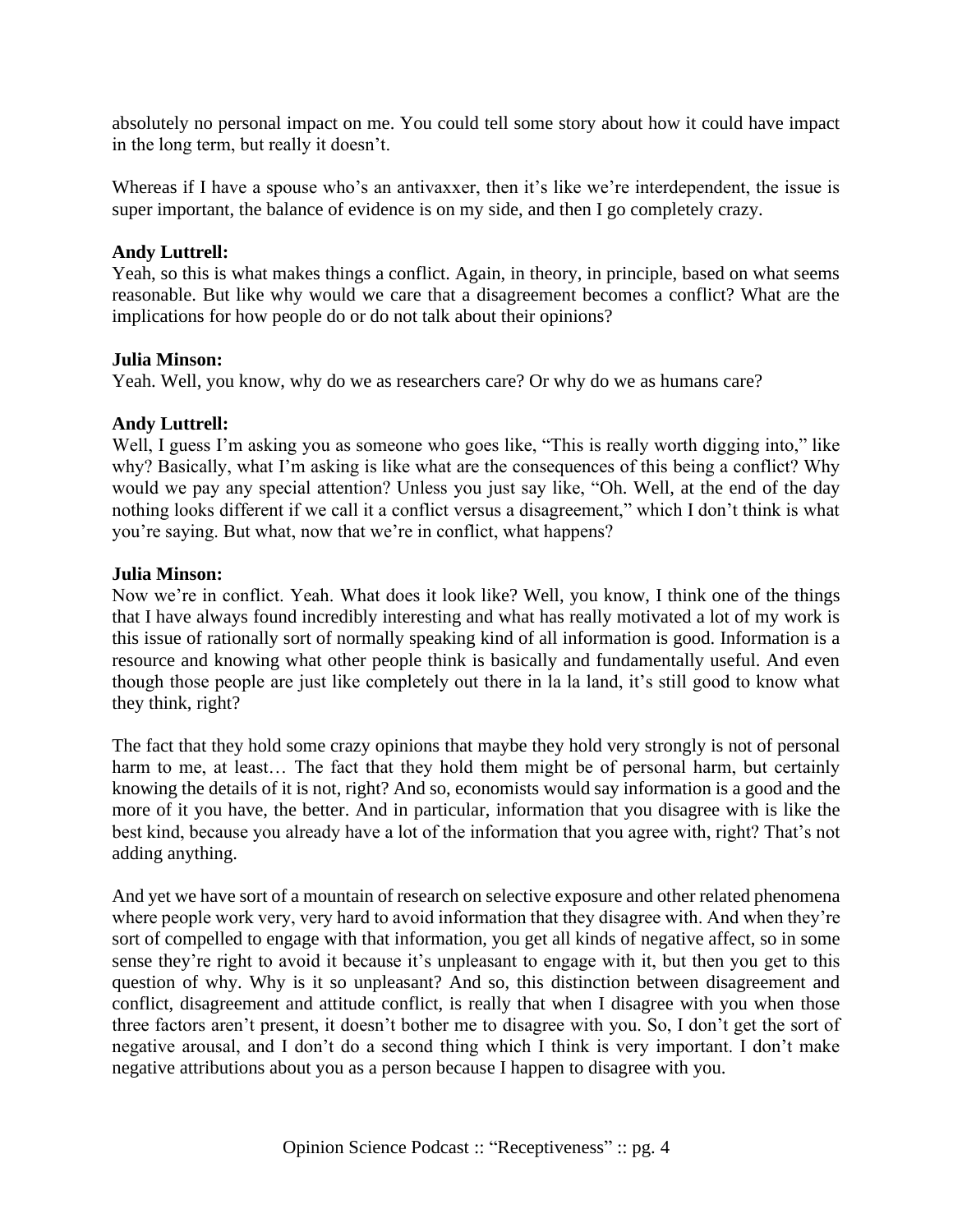So, kind of like the psychological experience of attitude conflict is negative affect and negative attributions about the person who disagrees with me. They're dumb, they're uninformed, they're biased, they're evil, they are just pandering to their group. They're pandering to the media. They're doing whatever. But a good, reasonable human can't possibly believe these things, right?

And so, then of course the consequence of this is one, I don't want to talk to you, and then when I talk to you, it's not a productive conversation, which I think is a large cause of the mess we're in right now as a country.

## **Andy Luttrell:**

So, the hope would be that we could have those productive conversations even when disagreements might ordinarily rise to the level of conflict. My impression is that what your research has really been interested in is like, "Okay, these conflicts happen. They're happening constantly. What kind of people and what kind of situations make these conflicts less intense?" How could we encourage people to hear others out? Who are the kinds of people who go, "Oh, this might have ordinarily been a conflict, but I'm gonna lean in. I'm gonna listen to what this person has to say." So, what I'm getting at is the construct of receptiveness that you've spent plenty of time looking into. And so, what is receptiveness and why… What drew you to sort of explore this as a feature of people in situations?

### **Julia Minson:**

Yeah, so when we started working on it, I was a PhD student at Stanford and Frances Chen was my classmate, and we really started talking about it initially in the context of education. So, Frances is Asian American, and she kind of made this point of like, "You know, kids in Asian cultures are taught to listen to their teachers and take in what they say, and think about it, and process it, and then kids in North America are taught to push back, and be argumentative, and be analytical, and find holes in their teachers' argument, and isn't that weird?" And I said, "Yeah, Frances, that's totally weird." But I think there's a much more interesting implication of this, which is conflict, that there's sort of this mindset where you come across information you disagree with and you say, "Huh. Let me think about that. Let me noodle on it. Let me truly understand where this person is coming from and spend some time with this thought in my mind." And then I can take it or leave it, right?

Which is different than sort of this knee jerk response of, "Here's an opposing view. Let me immediately counter argue it and reject it." And so, we started thinking about what is this mindset and how does this thing work? And so, my PhD advisor was Lee Ross, who was doing at that time a tremendous amount of work on naïve realism and doing a lot of it sort of thinking about the Israeli-Palestinian conflict. And the hallmark, of course, of that conflict is that some of the fundamental issues that the parties disagree on, they're never going to sort of change their mind. The Israelis are never going to say, "Here, take all the land back. We changed our mind. You've made a really solid argument."

# **Andy Luttrell:**

You know what?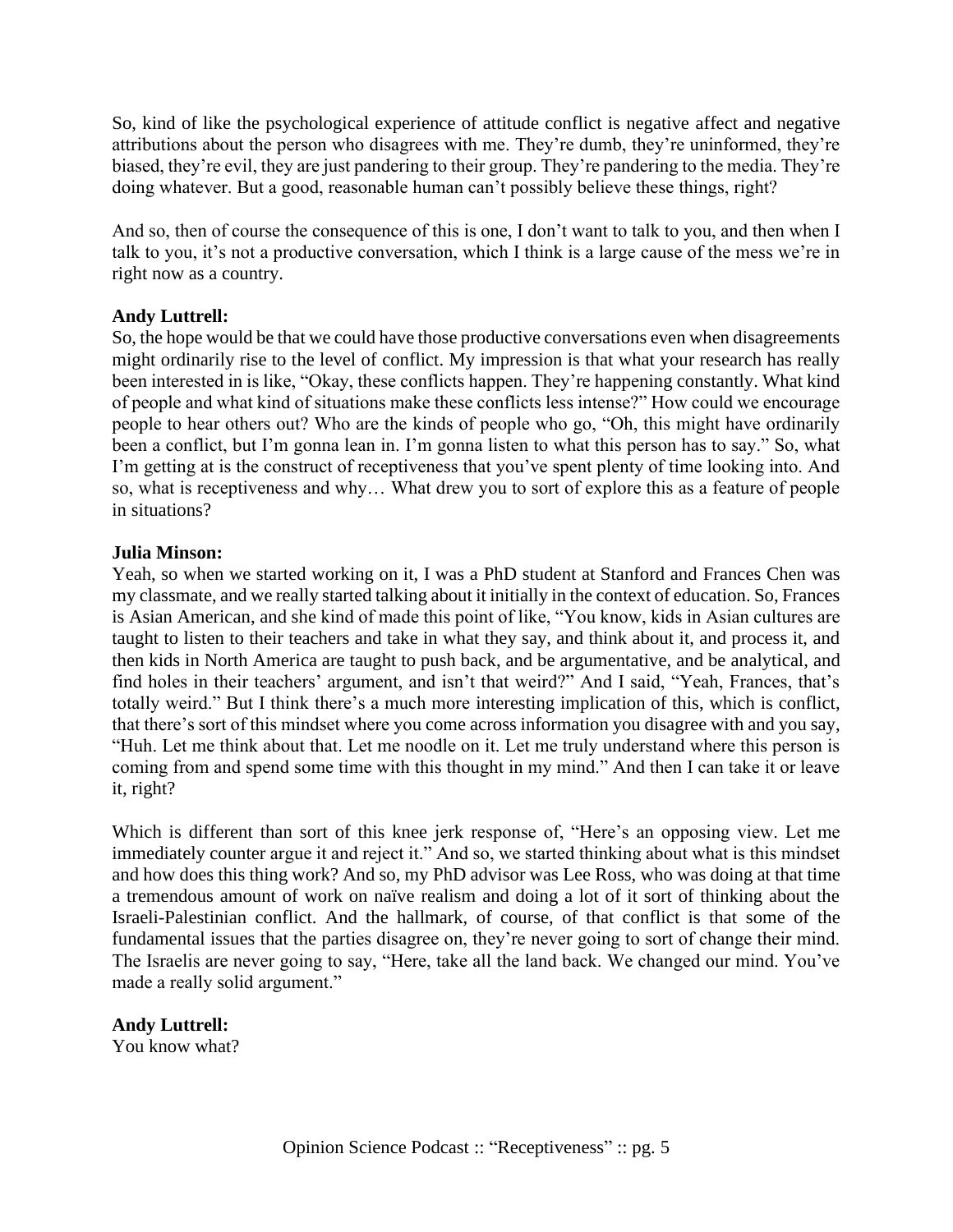You can have it back now. Right. And so, we kind of were around that work a lot, and it was sort of this paradigmatic example of there are some situations where the parties will never change their mind. But they have to function together, and so can you have conversations? Can you have negotiations? Can you have relationships where you are thoughtful, and respectful, and understanding of the other perspective without actually changing your mind? And at that time, this was like the… 2006, 2007 when we started thinking about this stuff, and the American political situation was quaint and polite compared to the current standard. So, a lot of people sort of didn't care. They were like, "Oh, receptiveness, go talk to some attitude change people. They know all about attitude change and this is no different than attitude change."

And so, the first paper we published was Frances and me and Zak and the paper was about the effect of asking questions. Can we induce sort of receptiveness by getting people to ask questions and by having them receive questions from the other side? And we had all these vague ideas about receptiveness, and the construct, and what it means, and this mindset, and Zak said, "This is all too vague, and this is gonna be a short paper about asking questions. This is not gonna be a paper about receptiveness." And then after that came out, we're like, "Okay, but now let's study receptiveness.

### **Andy Luttrell:**

So, did you find in that early stuff, was attitude change the outcome? How did… So, the idea was this was about attitude change and changing minds. How did that evolve once you started to design the studies and see the data?

### **Julia Minson:**

So, for us it was not about attitude change and changing minds. For Frances and I, it was really always about understanding situations where people were not going to change their mind, and can we move sort of other variables that were still important in this context? So, one of the… To me, the two big categories of outcomes that I think really matter in the space is willingness to interact in the future, so like will I talk to this person in the future, am I willing to work with them, am I willing to negotiate with them, do I want to hear their opinion on other things, right? So, that building of a future relationship.

And then also evaluations of the other party, right? So, this is where it comes back to Lee Ross and the naïve realism work, right? So, a lot of that work is about the kind of negative beliefs we hold about somebody just because they happen to disagree with us. Sort of like knowing nothing else about a person, they must be less moral and less intelligent and have kind of more negative intentions just because they disagree. And so, to me, the goal of receptiveness has always been to think about how can we impact those two things in the absence of attitude change? But that's… You know, it's taken a while to get that kind of clarity about it.

### **Andy Luttrell:**

Well, it seems like there has been clarity over time. That's the good news. And one of the things that I find interesting is you sort of also break down different stages in the process of coming to see other positions on an issue, evaluating the things that people are saying, and how receptiveness is really sort of doing particular things at each stage of this process of engaging with ideas that you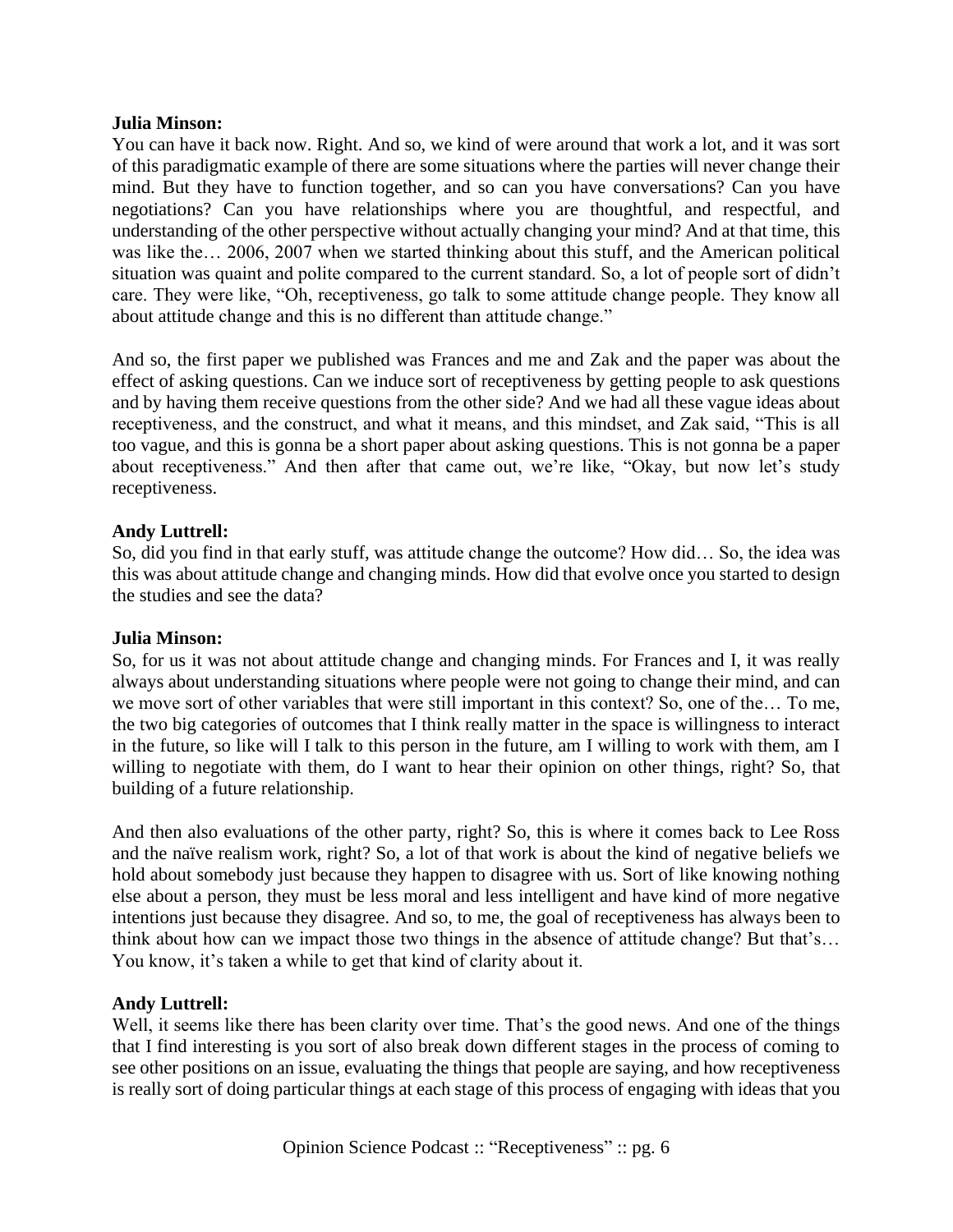yourself don't currently hold. So, can you give us a sense of like what are those stages that matter and how is receptiveness intervening and improving maybe how those stages unfold?

### **Julia Minson:**

Yeah. Absolutely. So, one of the things that I've always really enjoyed about the work is… You know, I mean in some sense, I come from a very traditional social psychology department, right? Stanford, sort of Claude Steele, and Hazel Markus, and sort of that entire tradition, but I've also done a lot of work in the judgment decision making space. And I like kind of the precision that the judgment decision making tradition brings to a lot of experiments, right?

And so, a lot of the work that we think about in terms of how people process opposing views has that kind of JDM flavor to it, where you say, "Okay, how do you process views on your side? How do you process views on the other side?" And generally, there's sort of a massive gap, right? And there are a bunch of phenomena that all have this flavor of looking at how you engage with your side, how you engage with the other side, showing that the two things are different, and obviously this can't be sort of normative because half the world is ignoring information on one side and the other half of the world is ignoring information on the other side.

And so, if you look at this literature, it's kind of like a lot of individual biases, right? So, people study selective exposure, which is willingness to sort of expose yourself to information, and it's like, "Oh, people expose themselves to information on my side, but not on the other side." And then people study selective attention and then people study biased evaluation, and then biased assimilation, and so there's lots of biases that all have this related flavor of I treat my side differently than the other side. But then, you know, if you talk to people in kind of attitude change world that doesn't deal with conflict, they're very clear that there's a sequence of things that happens when you are about to change somebody's attitude, right? And that sequence involves you have to be exposed to the information and then you have to attend to the information, and then you evaluate the information, and then you do or don't change your mind, right?

And we can sort of talk about deep processing versus shallow processing, but that's basically the idea. And so, when we started thinking about receptiveness, we thought, "Okay, well, is it enough to just expose yourself to the information?" Well, that doesn't seem right, right? Because I can expose myself to the information and not be paying attention to it at all because I think the whole thing is terrible. Or I could expose myself to the information and I could think very deeply about it, and sort of an example of that would be like a lawyer studying an opposing argument, right? I'm exposed to it, I'm thinking about it, but I'm not still really receptive because the entire time my prior is how do I counter argue this?

So, then there has to be this other thing where I'm exposed to it, I've thought about it, and now I'm going to evaluate it using the same yardstick as if it's coming from my side. And then all of that sort of is a precursor to me deciding to change my mind or not. So, in our kind of conceptualization of receptiveness, we really kind of… We took all these biases and said, "Okay, you can actually arrange them in order on this attitude formation continuum," and so what receptiveness really is is having less of each of these biases, right? Being a little bit more even handed in how we expose ourselves to information, how much attention we pay to it, and how we evaluate it.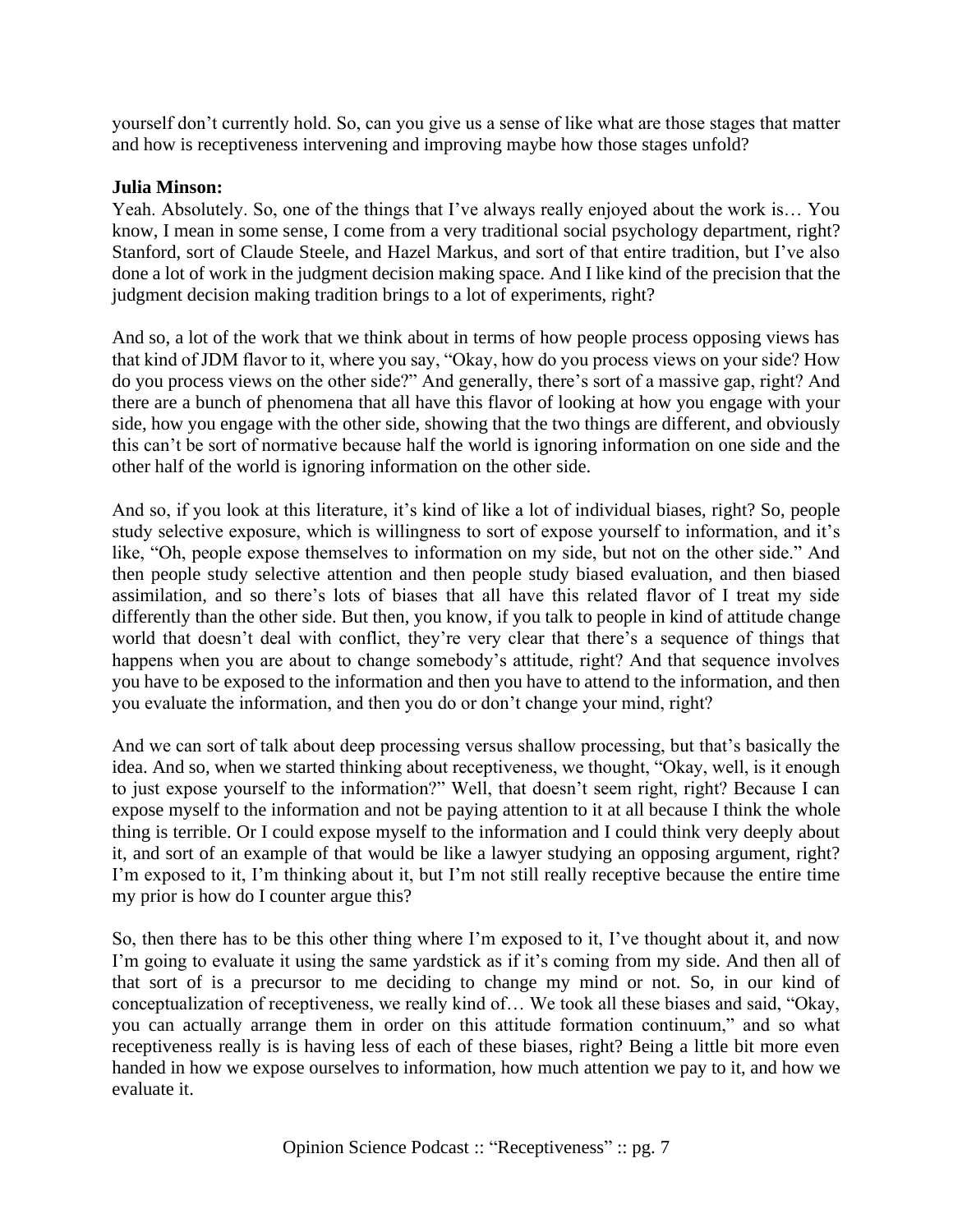## **Andy Luttrell:**

And one of the ways that you've looked at receptiveness is as a trait, like there are receptive people and there are people who are reasonably low on receptiveness, and do you have a sense in terms of validating that approach to figuring out who's receptive and who's not, do we have a sense of who tends to be receptive and who tends not to be receptive? Just kind of as a personality trait? If we stick there as our level of analysis.

## **Julia Minson:**

Yeah. No, great question, so the reason... It's really funny. The reason we started developing a scale, and I do not recommend this as a career move, by the way, is because we started out trying to manipulate receptiveness. As dyed in the wool social psychologists we said, "We think there's a construct. We think it could be affected by these manipulations. And so, once we get our results we're going to be confident that the inferred underlying construct exists." And we did a few things that we thought would sensibly manipulate receptiveness, and you know, we got funky results. Then we published another paper a couple years after that on eye contact and receptiveness, and the original hypothesis was that eye contact was going to increase receptiveness because eye contact is something that's usually used in affiliative settings, right? It increases bonding between mothers and babies, and it increases attraction, and we thought, "Ah, eye contact. That's gonna do the thing."

And then we ran a very careful eye contact study and got exactly the opposite of what we predicted. And then we ran another one and replicated our opposite result. And then we started reading about eye contact and realized that a lot of what we thought of initially was eye contact in affiliative settings, but in the animal literature there's… When animals are about to fight, they stare at each other, right? So, eye contact has actually a totally different effect depending on what is the context you're doing it in. And so, we realized that of course, attitude conflict was much more like about to fight than mothers gazing at their babies.

But that was yet another experience of we ran these very, very hard to run studies and realized that we didn't understand receptiveness very well. So, we took a big step back and said, "Let's talk about the construct." And at that point, Frances was already at UBC, and I was at Harvard, and she flew out to Boston, and we spent like a week sitting in my office arguing about what receptiveness is, and that's how we started developing this scale, because then we thought, "Okay, we decided that this is what it is. But now we need to measure, because next time we manipulate something that again gives us weird results, we need to know that we're measuring the thing we think we're measuring."

And then it turned out that scale development is incredibly hard. And so, like five years later we had a scale.

### **Andy Luttrell:**

So, you did the work. You guys put in the elbow grease to validate this scale. And so, now we have it. Now we have a way to know who's receptive, who's not receptive, and what sort of insights have come out of that? Now that we go like, "Okay, forget about all these interventions that didn't actually do what we thought they would do. Now we know this person's receptive, this person's not receptive as far as we can assess using this personality inventory." What do we learn?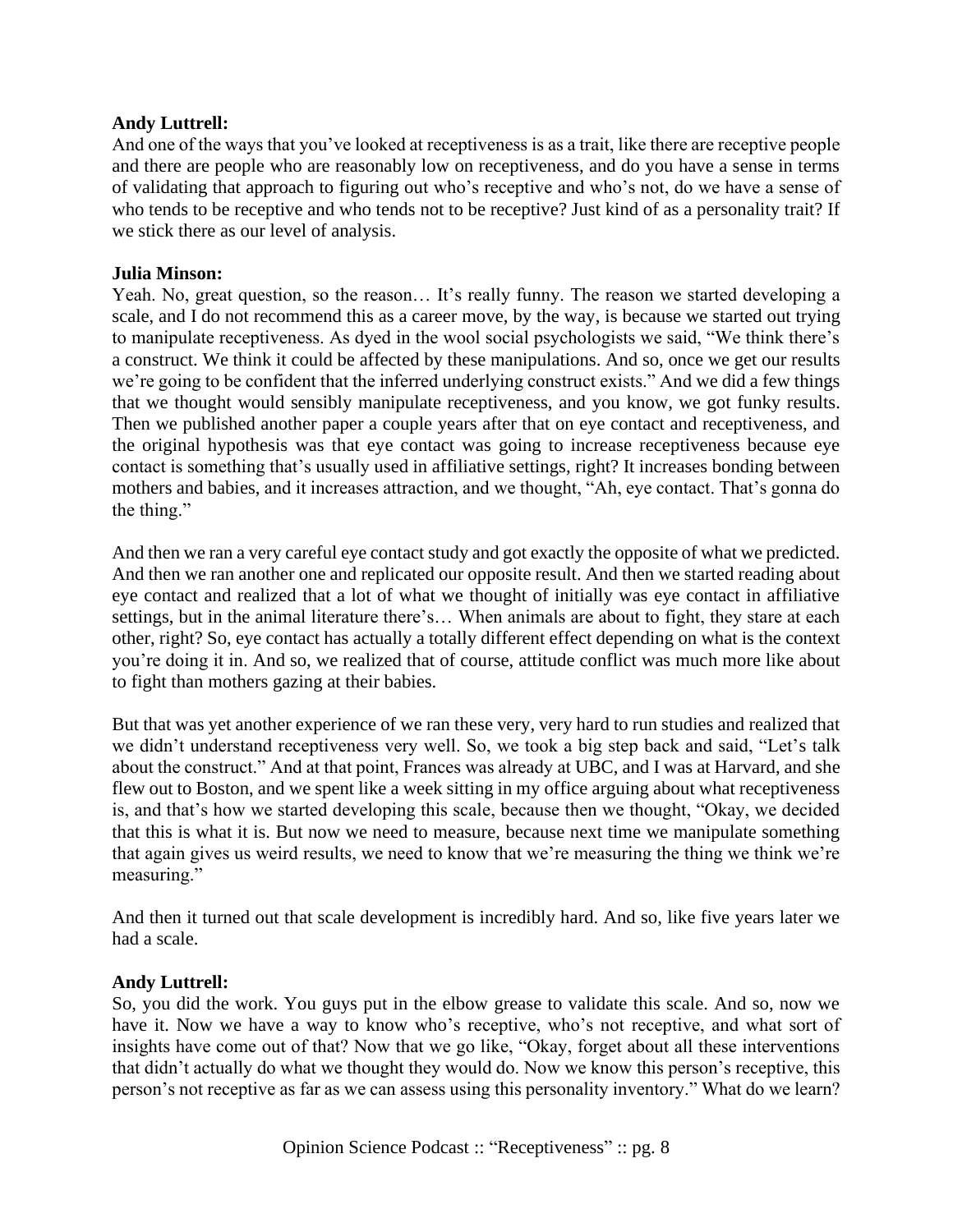So, a couple things that I think are interesting. So, one of the things we sort of tried hard to do, and this is now the last few years, is to have a scale that is not politically biased. So, for example, liberals love to claim that they're more receptive than conservatives, because it's sort of part of our big tent ethos. Turns out that's not really true. There are lots of issues on which liberals are just as unready to hear out the other side as conservatives are, and so I like having a scale that sort of like doesn't reflect my own political biases.

We do find that there is a correlation with age, so as people get older, they're perhaps not surprisingly less interested in other people's ideas that they really disagree with. And we do find that the scale predicts the things that we expect it to predict. In other words, people who are higher in receptiveness are more willing to read information from the opposite side of the aisle. We know that it has stability over time, so we gave the scale to a large group of voters right before the 2016 election and then we followed up with them right after President Trump's inauguration, and we found that Clinton voters who were higher on receptiveness were more likely to have seen the inauguration and had sort of more engagement with the news around it, so watched news on both sides and had kind of more even-handed evaluations of the inauguration speech. So, we see predictive value in the world.

So, one of the things that I think is interesting about this particular scale is that if you look at the individual items, there's a subset of items that deals with emotion. And there are a lot of scales in this kind of space, right? So, things like actively open-minded thinking, for example, or like various measures of intellectual humility, that are very cognitive in how they approach this issue of considering both sides, and we were surprised, honestly, at how much variance was predicted by affect. So, items asking about I get really angry when I have to listen to people who disagree with me, I'm disgusted by the ideas on the other side, so people can have this intellectual appreciation for it's good to know what the other side thinks, but a lot of the action is on the affective reaction, which I think is important to kind of bring affect into this whole conversation.

### **Andy Luttrell:**

So, even moving beyond the individual difference part, the fact that maybe I tend to be more receptive or not, the sort of new wave of this is to think about like, well, even if I'm a person who tends to be receptive, I'm also engaged in a back and forth when I'm doing the thing I need to be receptive about. I'm sort of engaging with this other person's level of receptiveness. And so, it's interesting I think that people are sensitive to the receptiveness of another person, or at least are attentive to what they think the receptiveness of another person is. So, where did that start to enter the picture here in terms of like, okay, now it's not just me as a receptive person. It's whether I think you're gonna be open to what I have to say.

### **Julia Minson:**

Yeah. Yeah. You know, and so this is… I love this question because of course, this first of all brings us closer to the current work, but also I think it's important to think about how research, it all comes out in a nice little package when you see it in print, right? But really what I'm telling you about is the story of the years of thinking about it, and getting it wrong, and trying different things, and really then figuring it out. And this idea of the importance of the counterpart's receptiveness, really like the centrality of the counterpart's receptiveness, came out of two different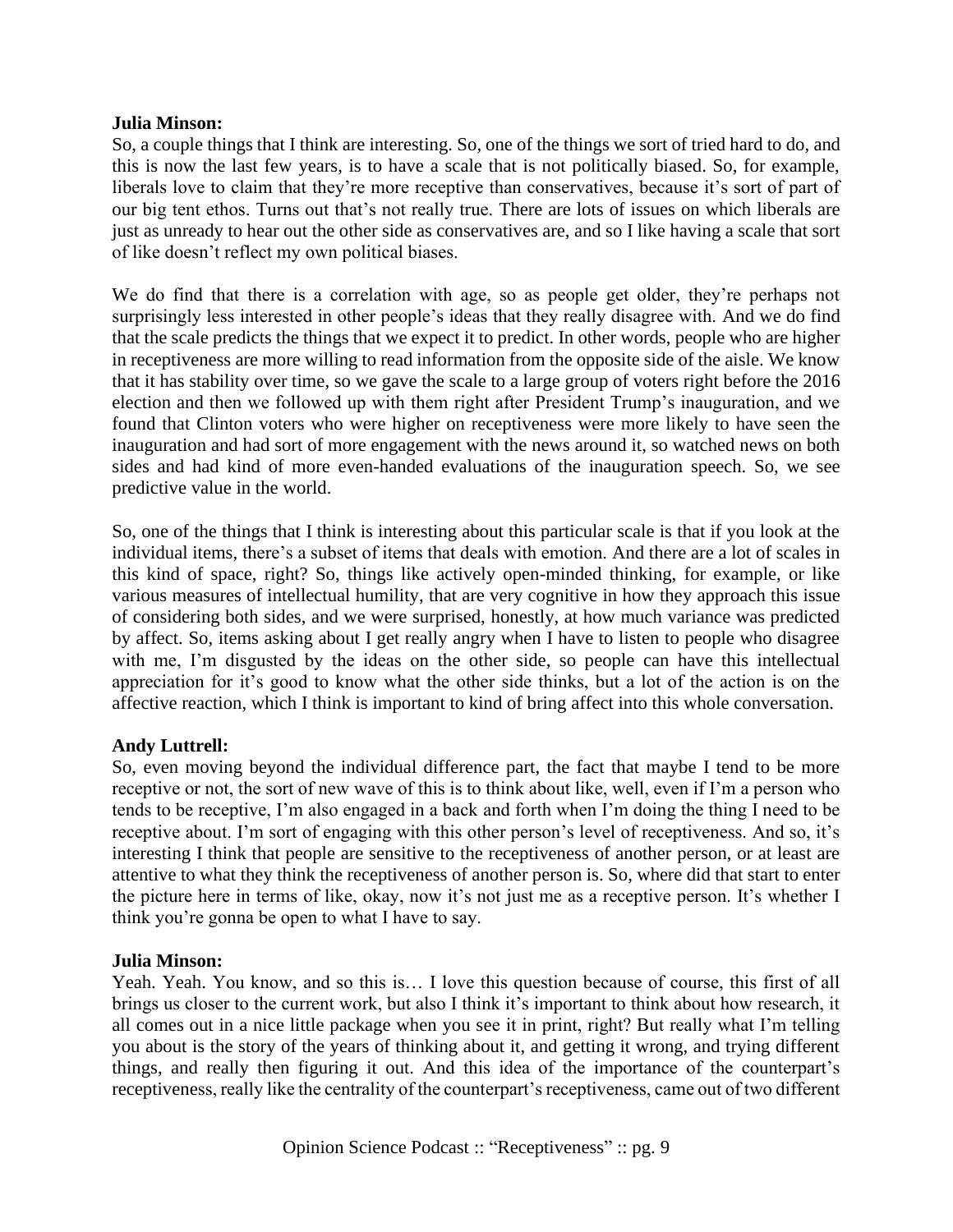mispredictions, if you will, or… I wouldn't call them failures, because they're not failures now that they've led to what I think is a really important insight, but at the time, they sure felt like it.

So, the first was this thing that I already mentioned, that we tried manipulating receptiveness many, many, many different ways, and it is hard. It is hard to get people to be more receptive. We tried things before we had the scale, we tried things after we had the scale. Manipulating receptiveness is hard. And that was sort of the quest for a long time. And then the other piece that really kept me up at night for a long time was, okay, well, you have receptiveness in your head, right? We figured out how to measure it. We know that you sort of process information differently if you're more receptive. But I came at this work from an interest in conflict and I always thought, "Well, you know, there's two people in a conflict. And if the other person can't tell that you're being receptive, then sort of who cares, right?"

You're processing information differently, but is it really going to affect conflict outcomes? And you know, I was certain that it would. I was like, "You're more receptive. Things are gonna be better." Like Israel, Palestine, here we come. And so, we ran a study that, again, took forever. So, at the Harvard Kennedy School where I am now, we do a lot of executive education courses for folks at sort of different level of government who can come for a week, or two weeks, or three weeks, and kind of sharpen their skills or update their knowledge and whatever. And I teach in a lot of these programs, and sometimes the program directors let me collect data.

And so, we had this program for leaders in state and local government, so this is like fire chiefs, and police chiefs, and the CFO of a city, sort of that level of people. And so, these are like grownups, these are not college sophomores, who are very well politically informed and have thoughtful policy opinions, and so we would bring them to the lab and have them do an online discussion about a hot button policy issue. So, marijuana legalization, Black Lives Matter, unions in the public sector, so things that were sort of like very real to these people. And then we had them do the receptiveness scale and then evaluate their own receptiveness in this particular conversation and evaluate their counterpart's receptiveness.

And then we asked them a bunch of questions about evaluating your counterpart, and do you want to work with this person, and do you think they have good judgment, et cetera. And so, I was positive that one's own receptiveness would improve counterpart evaluations. If I'm being receptive, then you should like me better. And that's not what we found. We found a vanishingly low correlation between my own kind of self-valued receptiveness and my partner's evaluations of my receptiveness. What we did find very robustly, though, was one, that perceptions of partner receptiveness were super predictive of my desire to work with this person in the future. So, if I think you're receptive, I want to work with you. But that seems to be largely unrelated to whether you think you're being receptive. So, something is being lost in translation.

And then the other thing that we found that was sort of fascinating and a total surprise was that we randomly assigned people to talk to each other, so their initial levels of receptiveness were randomly assigned, but by the end of the conversation my perception of your receptiveness was substantially correlated with your perception of my receptiveness. And what this had to mean was that we were impacting each other. Like that somehow, by the end of the thing, our receptivenesses converged, right?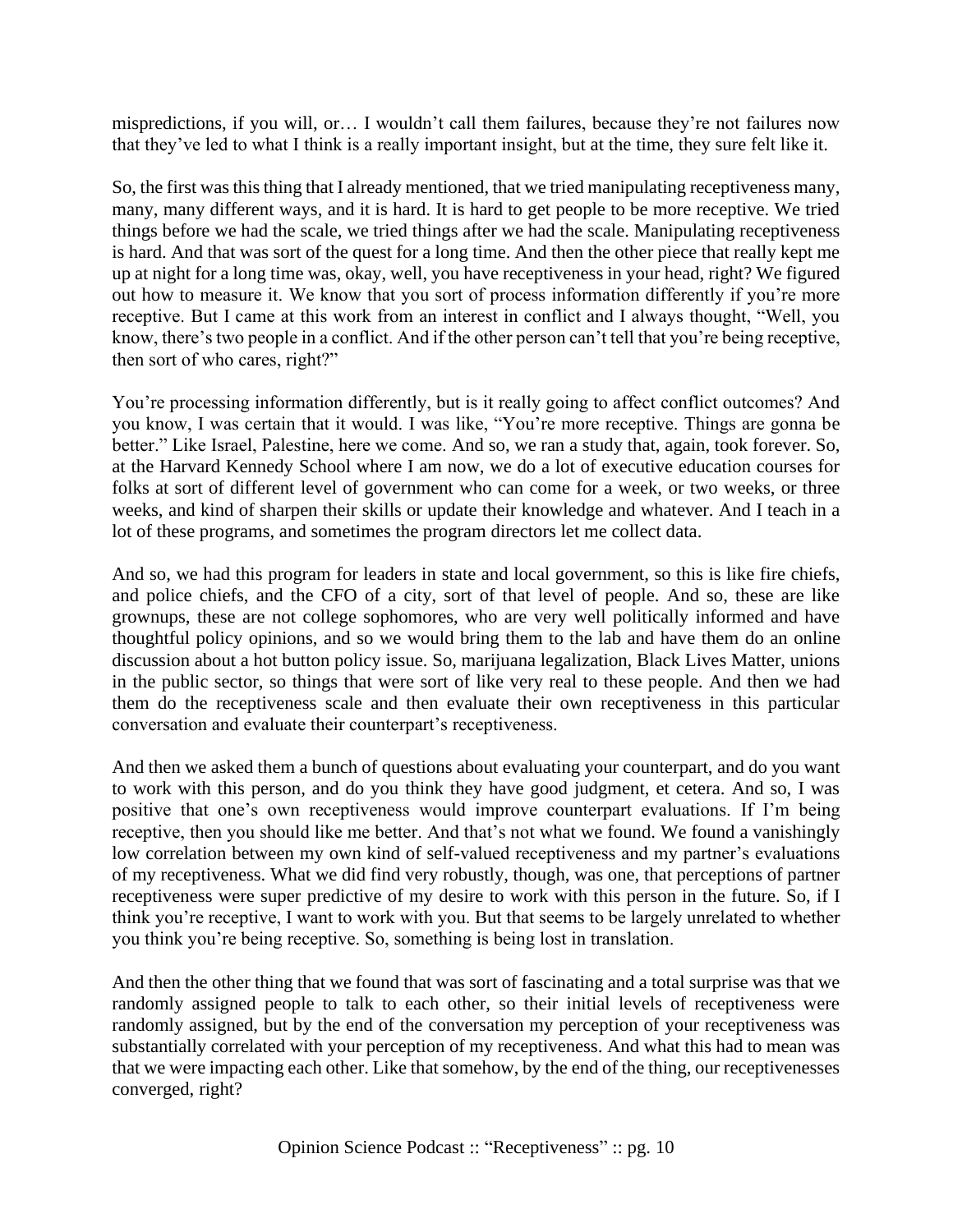So, we had this data, and it took years to collect, because these are not very big classes, and because the discussion was online, we had all the transcripts, and so we spent all this time trying to figure out, well, what is it that receptive people are doing or not doing to communicate their receptiveness? And so, ultimately what this resulted in was writing an NLP algorithm in collaboration with Mike Yeomans, who… He was a postdoc at Harvard and he's now at Imperial College London, and he is really a brilliant computational linguist, and has the combination of being good at computational linguistics but also being a really good social psychologist and getting people.

And so, we ran more studies where we collected more conversation data and wrote an algorithm that captures what people perceive as being receptive, right? So, instead of looking at receptiveness in your head, the algorithm captures what is receptive linguistic behavior. And then, once you have that, you can start saying, "Okay. Well, if this is what's seen as receptive, what are people doing wrong when they think they're being receptive but they're not actually being evaluated as such?" And so, we started getting a pretty good handle on the fact that there's really a disconnect between what is perceived as receptive versus what people enact when they think they're doing it.

## **Andy Luttrell:**

And also, just to be clear, NLP is natural language processing, right? So, you're looking at the words that people are using, the language they're using to have these conversations, and are there patterns to those words that are reliably associated with how receptive they seem, right?

## **Julia Minson:**

Yes. That's exactly right. So, what the algorithm does is it literally pulls out words and phrases that are correlated with third-party evaluations of receptiveness. And so, the good news about it is that once you have natural language process algorithm, first of all, you can process massive amounts of data very quickly. And then you can pull out the words and phrases that are the most predictive and say, "Well, can we teach people to do this stuff?" And it turns out that we can, and it turns out that when you experimentally manipulate conversational receptiveness, when we teach people to use the words and phrases that are sort of perceived as receptive, you get all of those benefits that we saw with our state and local government leaders. They're seen as more trustworthy. They're seen as more objective. People want to work with them despite the fact that you still disagree on the key issue.

And the answer to sort of the puzzle of, well, why is it that receptiveness in your head doesn't immediately come out in behavior is that I think people have the wrong lay theory about it. They basically do politeness. So, when I'm trying to be receptive to somebody I disagree with, I'm very formal and very polite, and I try hard not to yell at them, which is different than showing them that I'm truly engaged with their perspective.

## **Andy Luttrell:**

I wondered if you could, having developed this training, give me and people listening a quick version of this training. So, if I'm a receptive person and I want to make sure that that's coming across, what are the kinds of things that I ought to be doing and saying to make sure that I'm showing you I want this to go smoothly?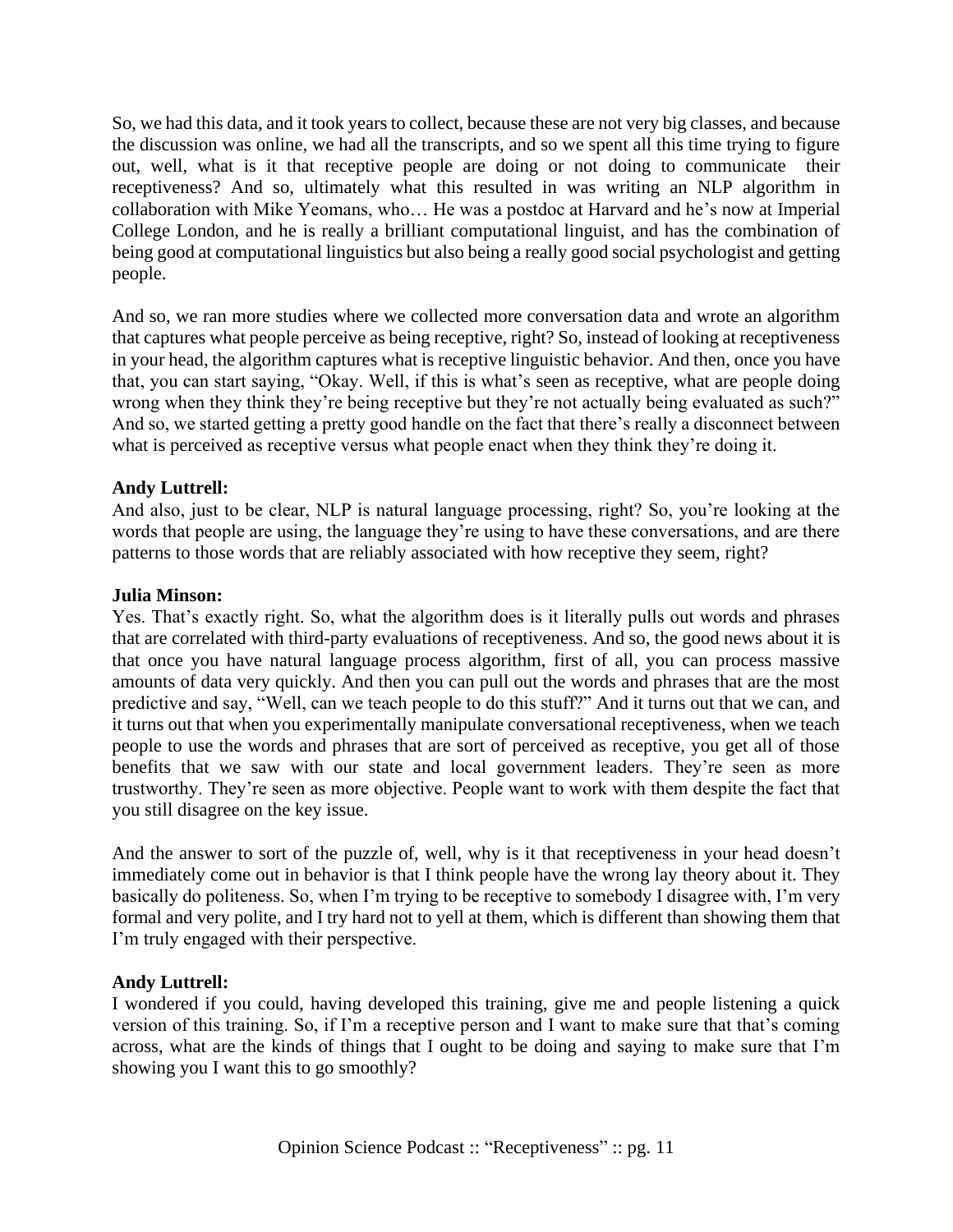Yes. Absolutely. So, we've recently actually been training students at the Harvard Kennedy School, and in order to make life easier we made up an acronym. So, the acronym is I hear you, and HEAR is really the key word, so the H stands for hedging, so instead of making absolute claims, you hedge your claims with words like sometimes, and occasionally, and in certain situations, right? So, instead of saying, "Unvaccinated people spread COVID and kill people in their community," you might say, "Sometimes if you're unvaccinated you might spread COVID," right? So, same idea, but you're basically just saying it's not quite as… You don't make a claim that's totally absolute, right? And sort of demonstrating some intellectual humility and a recognition that you don't know 100% of the facts 100% of the time.

The E stands for emphasizing agreement, and that one is sometimes a little bit controversial because it's agreement about other things sort of in the conversation. It's not like compromising or reaching agreement on the focal thing, right? So, I agree with you that the last couple of years have been really hard, or I agree with you that we need to consider both the well-being of school children and the well-being of teachers, right? So, you can be having an argument about a specific policy but still agree on general underlying values, or sort of like other things that acknowledge that both of you are decent humans.

The A stands for acknowledging the other person's perspective. Acknowledgment in this case means lending some of your own airtime to saying, "I really heard you." So, it's saying things like, "I understand you said blah, blah, blah," or, "It seems to me that your position is something, something, something," right? So, instead of jumping in and saying, "I have to contradict this horrible thing you said right now so it doesn't float around the universe an extra possible second," it's taking the time to say, "I really heard you."

And then the R is reframing to the positive, which is basically saying the same message but using positive emotion words, right? Or sort of like more positive language and avoiding negative language, so instead of saying, "I can't stand it when people interrupt me," you say, "I really appreciate it when people hear me out." So, same message, which is please don't interrupt me, but it's phrased in positive terms. So, HEAR, hedging, emphasizing agreement, acknowledgement, and reframing to the positive.

### **Andy Luttrell:**

Nice. I had no idea there was already an acronym for it, which that makes it very nice to do. So, the last thing before we wrap up, the thought that came to mind when you're referring to the Israeli-Palestinian conflict as sort of a prototypical version of how these things might exist in the world. It reminded me of some other arguments out there that we ought not to be so deferential. If we want to make social change, we need a conflict mindset. We need to engage in these kinds of conflict behaviors if we're gonna actually make change. So, this all sounds great, and if what we want is sort of good, civil discourse that sort of allows people to coexist with different ideas, perceptiveness sounds great. But are there times where you might say receptiveness is not the thing we always have to strive for? Are there times when we might say no, this is not the primary interest in the moment?